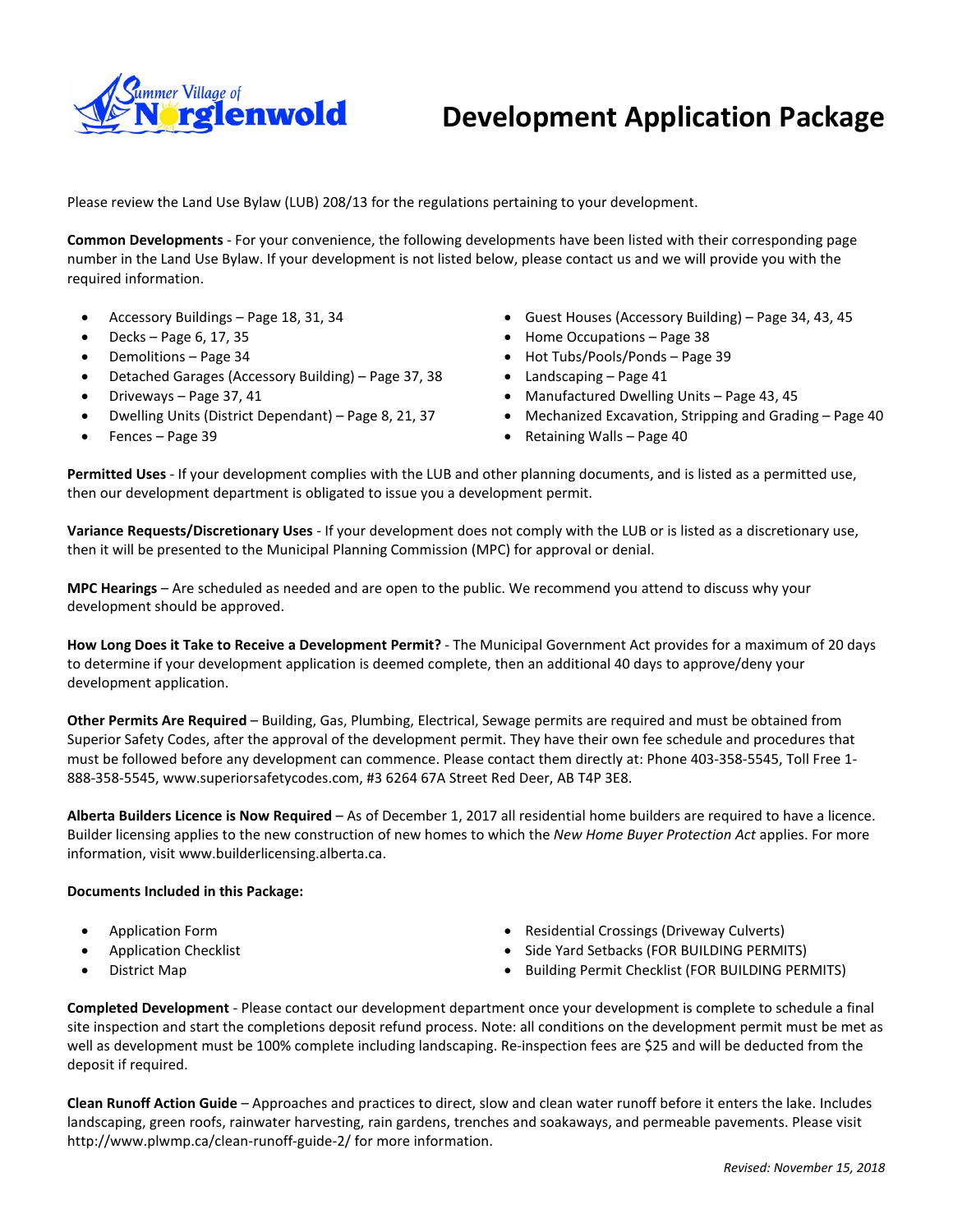## **APPLICATION FOR DEVELOPMENT PERMIT**



#2 Erickson Drive Sylvan Lake, Alberta T4S 1P5 Phone: (403)887-2822 Email: information@sylvansummervillages.ca [www.sylvansummervillages.ca](http://www.sylvansummervillages.ca/)

**FOR OFFICE USE ONLY**

Date Received: \_

I hereby make application under the provisions of the Summer Village of Norglenwold Land Use Bylaw 208/13 for a Development Permit in accordance with the plans and supporting information submitted herewith in which forms part of this application.

### **APPLICANT INFORMATION**

|                                                                                                                                                                                                                                                                                                   | DEVELOPMENT INFORMATION |                                                             |  |  |
|---------------------------------------------------------------------------------------------------------------------------------------------------------------------------------------------------------------------------------------------------------------------------------------------------|-------------------------|-------------------------------------------------------------|--|--|
|                                                                                                                                                                                                                                                                                                   |                         |                                                             |  |  |
| Parcel Type: Interior _______ Corner _______ Lakefront ______ Proposed Sewage Disposal System: _______________                                                                                                                                                                                    |                         |                                                             |  |  |
|                                                                                                                                                                                                                                                                                                   |                         |                                                             |  |  |
|                                                                                                                                                                                                                                                                                                   |                         |                                                             |  |  |
| Height of Building (as per "Grade" Definition): _______________________ Driveway Width: ______________________ Culvert Required: _______________________________                                                                                                                                  |                         |                                                             |  |  |
|                                                                                                                                                                                                                                                                                                   |                         |                                                             |  |  |
|                                                                                                                                                                                                                                                                                                   |                         |                                                             |  |  |
|                                                                                                                                                                                                                                                                                                   |                         |                                                             |  |  |
|                                                                                                                                                                                                                                                                                                   |                         |                                                             |  |  |
|                                                                                                                                                                                                                                                                                                   |                         |                                                             |  |  |
|                                                                                                                                                                                                                                                                                                   |                         |                                                             |  |  |
|                                                                                                                                                                                                                                                                                                   |                         |                                                             |  |  |
| BY SUBMITTING AN APPLICATION I HEREBY ALLOW RIGHT OF ENTRY FOR INSPECTION PURPOSES. I HEREBY CRETIFY THAT THE INFORMATION GIVEN<br>ON THIS FORM IS FULL AND COMPLETE AND IS, TO THE BEST OF MY KNOWLEDGE, A TRUE STATEMENT OF THE FACTS RELATING TO THIS<br>APPLICATION FOR DEVELOPMENT APPROVAL. |                         |                                                             |  |  |
| Signature of Registered Owner(s)                                                                                                                                                                                                                                                                  |                         | Signature of Person Acting on Behalf of Registered Owner(s) |  |  |
| Signature of Registered Owner(s)                                                                                                                                                                                                                                                                  |                         | Date:                                                       |  |  |

This personal information is being collected under the authority of Land Use Bylaw 208/13 and the Municipal Government Act and will be used for the Municipality's Development Planning decisions and is protected by the privacy provisions of the Freedom of Information and Protection of Privacy Act (FOIP). REVISED JULY 10, 2018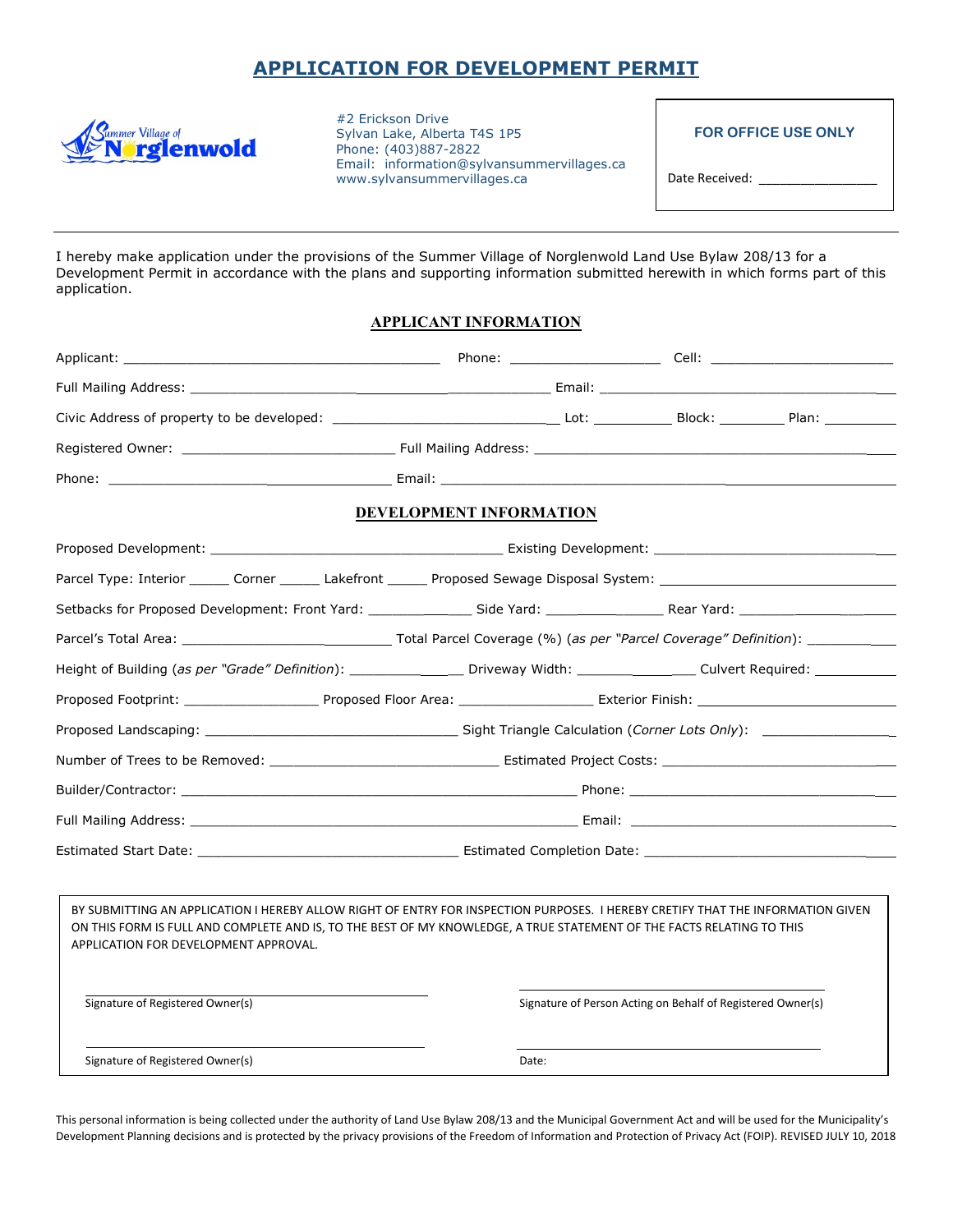## **Application Checklist** *(Include with Application)*

### **Application for development shall be accompanied by the following:**

- $\Box$  Proposed development complies with the following planning documents:
	- Land Use Bylaw *(One of the Purposes is to protect the shoreline and water quality of the Lake)*
	- **Nunicipal Development Plan**
	- $\Box$  Sylvan Lake Management Plan 2000 Update (including Caring for Shoreline Properties)
- □ A non-refundable fee of \$200.00.
- $\Box$  A complete Application with signatures.
- $\Box$  A refundable completions deposit of up to \$5,000.00 will be required when the development permit is issued. The deposit shall be refunded after completion of the construction including landscaping as per permit subject to the following:
	- a) The development must be completed as required under the permit, including landscaping.
	- b) If the Summer Village is required to repair damage to its lands and works, including but not necessarily confined to roads, drainage courses, trees and fences, the costs thereof shall be deducted from the deposit.
	- c) An Alberta Land Survey Site Plan submitted for site setback compliance shall be submitted at the time the foundation is constructed.
	- d) The fee for re-inspection shall be \$25 and will be deducted from the deposit.
- $\Box$  A surveyor's certificate specifying the location of any buildings on the parcel or, in the case of undeveloped parcels, indicating the posting of the parcel boundaries.
- $\Box$  Two (2) scaled site plans (11x17 or smaller), showing the treatment of landscaped areas; areas of vegetation to be removed, if any (boulevard shall be included); the legal description; the front yard, rear yard and side yard setbacks; provisions for off street loading and vehicle parking; access and egress points to the parcel with driveway width; total parcel coverage; storm water disposal plans; water supply details; and sewage treatment plans. Two or more site plans can be submitted to achieve the above.
- $\Box$  A statement of existing and proposed uses.
- $\Box$  If the proposed development is for demolition, include a statement/plan which indicates:
	- $\Box$  How the operation will be carried out so as to create a minimum of dust or other nuisances; and
	- $\Box$  The final reclamation of the parcel.
- $\Box$  If the proposed development will involve the removal of trees and/or shrubs, the application shall include:
	- $\Box$  A plan showing the existing trees and/or shrubs, identification of the trees and/or shrubs to be removed, and a statement or plan showing proposed replacement trees and/or shrubs;
	- $\Box$  A statement on why the trees and/or shrubs are proposed to be removed;
	- $\Box$  Details outlining the measures that will be taken to ensure the integrity of trees and/or shrubs adjacent to those proposed to be removed is not compromised; and
	- $\Box$  A statement may be required, at the discretion of the Development Officer, from a qualified environmental specialist or another qualified professional assessing the implications of the removal of trees and/or shrubs will have on Sylvan Lake water quality, habitat and slope stability if applicable.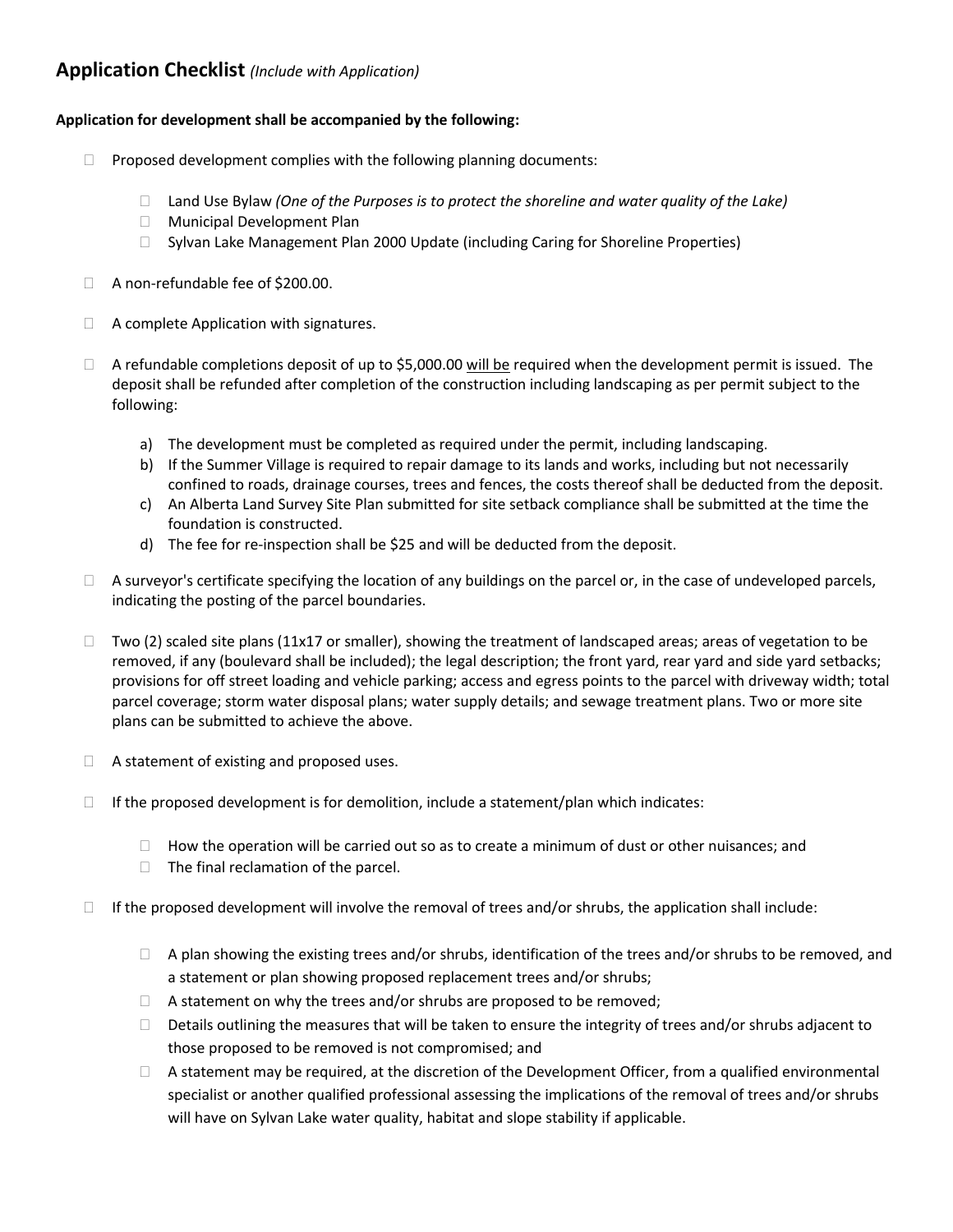*\*Existing trees and/or shrubs to be conserved to the maximum extent possible and escarpments shall be left in their natural state.* 

- $\Box$  Two (2) scaled floor plans (11x17 or smaller), including room locations and uses, elevations building sections, and existing and proposed grade elevations. Proposed type of finish and use of building materials on all elevations and the roof, the roof pitch and width of the eaves, as well as the building height must be included. \*Please indicate if Manufactured Dwelling Unit.
- □ Confirmation from the Energy Resources Conservation Board (ERCB) identifying the presence or absence of abandoned oil/gas wells within the parcel, on which a building of 506 sq. ft. or greater, will be constructed.
- $\Box$  A Letter of Intent is required if requesting a variance or making an application for a discretionary use.
- $\Box$  A current copy of the Certificate of Title (30 days or less) indicating ownership and encumbrances.
- A geotechnical report may be required. *(Typically requested for shoreline lots, vacant lots or lots with 10% or more slope).*
- A visual impact assessment report may be required. *(Assesses the impact of new development on view corridors and provides mitigation steps).*
- An environmental report may be required. *(Assesses the sensitivity of the lands, adverse impacts during and after construction).*
- □ Proof of Warranty Coverage.
- $\Box$  Plan for garbage removal from site during construction.
- $\Box$  Any other information that the Development Authority may require.

### **Please Note:**

- 1) The Development Authority may refuse to accept an application for a development permit where the required information is not supplied or where, in the Development Authority's opinion, the quality of material supplied is inadequate to properly evaluate the application.
- 2) The Development Authority may deal without all the information required, if the Development Authority is of the opinion that a decision on the application can be properly made without such information.
- 3) After approval, permits are subject to a 21 day appeal period. Any construction commenced within the appeal period, is at the applicants own risk.
- 4) Permit application information collected by the Summer Village will be used for the purpose to processing the permit application. This information may also be used for other purposes related to the operation of the municipality.
- 5) If the development is not completed within the time set out in the development permit, extensions may be granted with the development permit application fee deducted from the deposit.
- 6) Communications regarding development permits will be done via email address provided on the application.

 *Applicant's Initials:*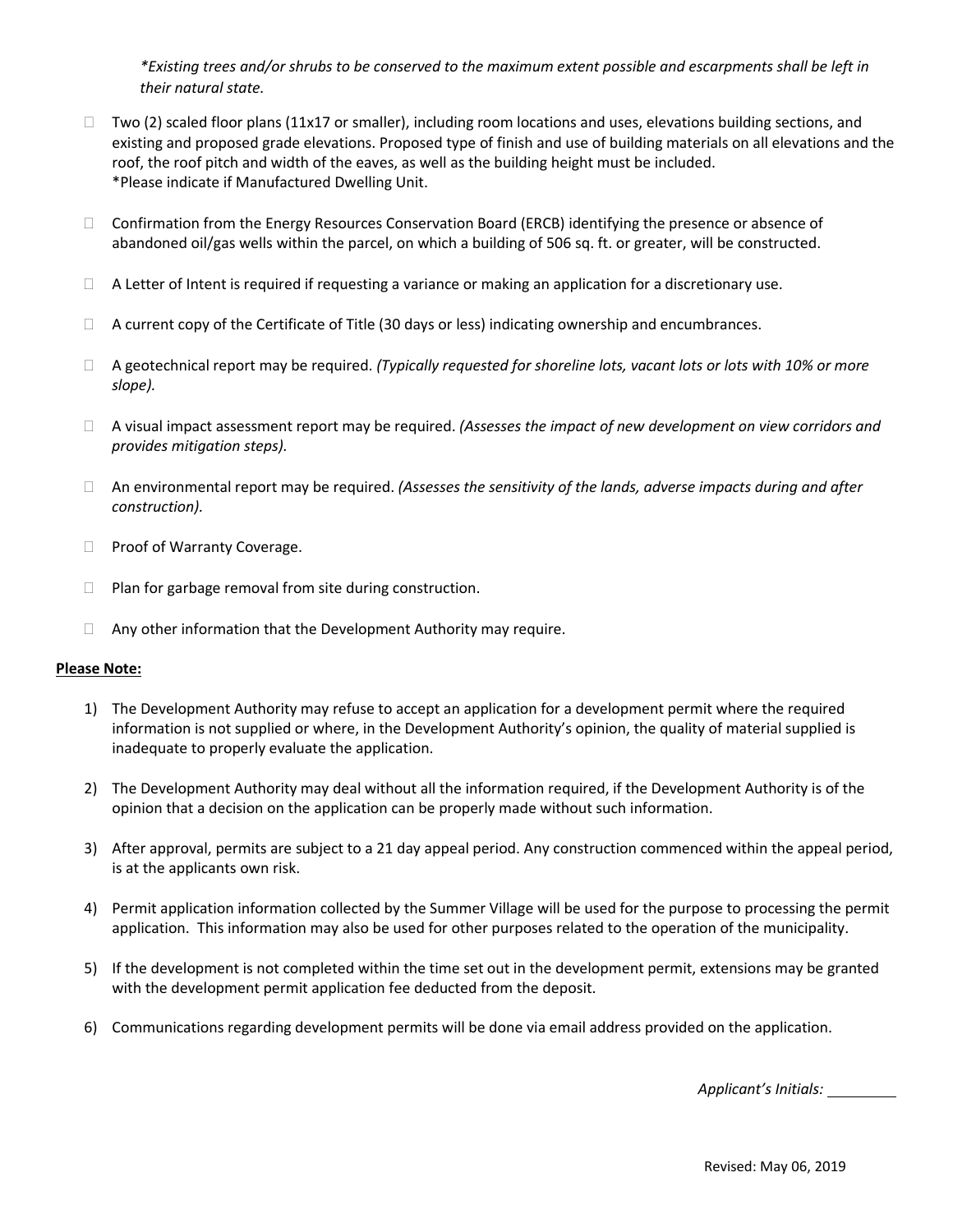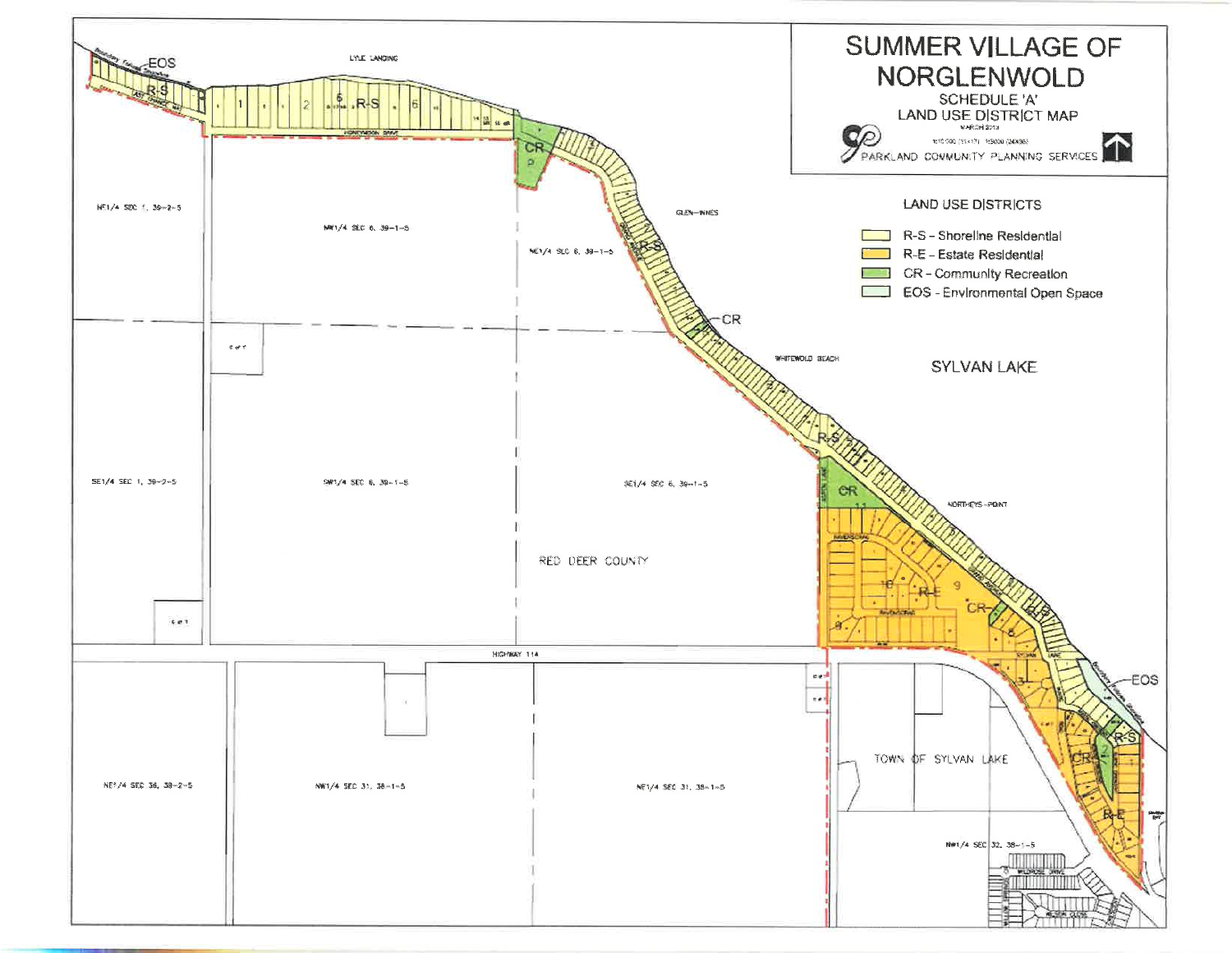Tagish Engineering Ltd.

**Residential Crossing Specification** 

#### $\mathbf{1}$ . **RESIDENTIAL CROSSINGS**

#### $\cdot$ 1. Definition

"Residential Crossing" means the driveway to a property from a Summer Village roadway having drainage ditches.

 $\ddot{2}$ **Residential Crossing Agreement** 

> A "Residential Crossing Agreement" between the Summer Village and the property owner shall be obtained and executed prior to any work being performed.

 $\cdot$ 3 General

> All residential crossings shall be constructed to conform to the following minimum Specifications and Standard Drawings unless prior, written approval is obtained from the Summer Village's Engineer or his representatives or appointee, for construction to alternate standards.

- $a)$ The Residential crossing shall be constructed at right angles to the tangent of the Summer Village road;
- $b)$ A minimum grade of minus 10 percent and a maximum of plus 10 percent shall be maintained along the residential crossing from the shoulder edge of the intersecting Summer Village road to the property line;
- The Applicant shall be responsible for all utility locations and any costs  $c)$ for repair and/or relocation of utilities arising out of the construction of the residential crossing.
- $\mathbf{d}$ The minimum requirements for culverts, where they are required to be installed, shall be:
	- $i)$ 450 mm diameter
	- $\ddot{\text{ii}}$ galvanized corrugated metal pipe with 3:1 tapered ends for local roads and 4:1 tapered ends for collector and/or major roads
	- 1.6 mm wall thickness iii)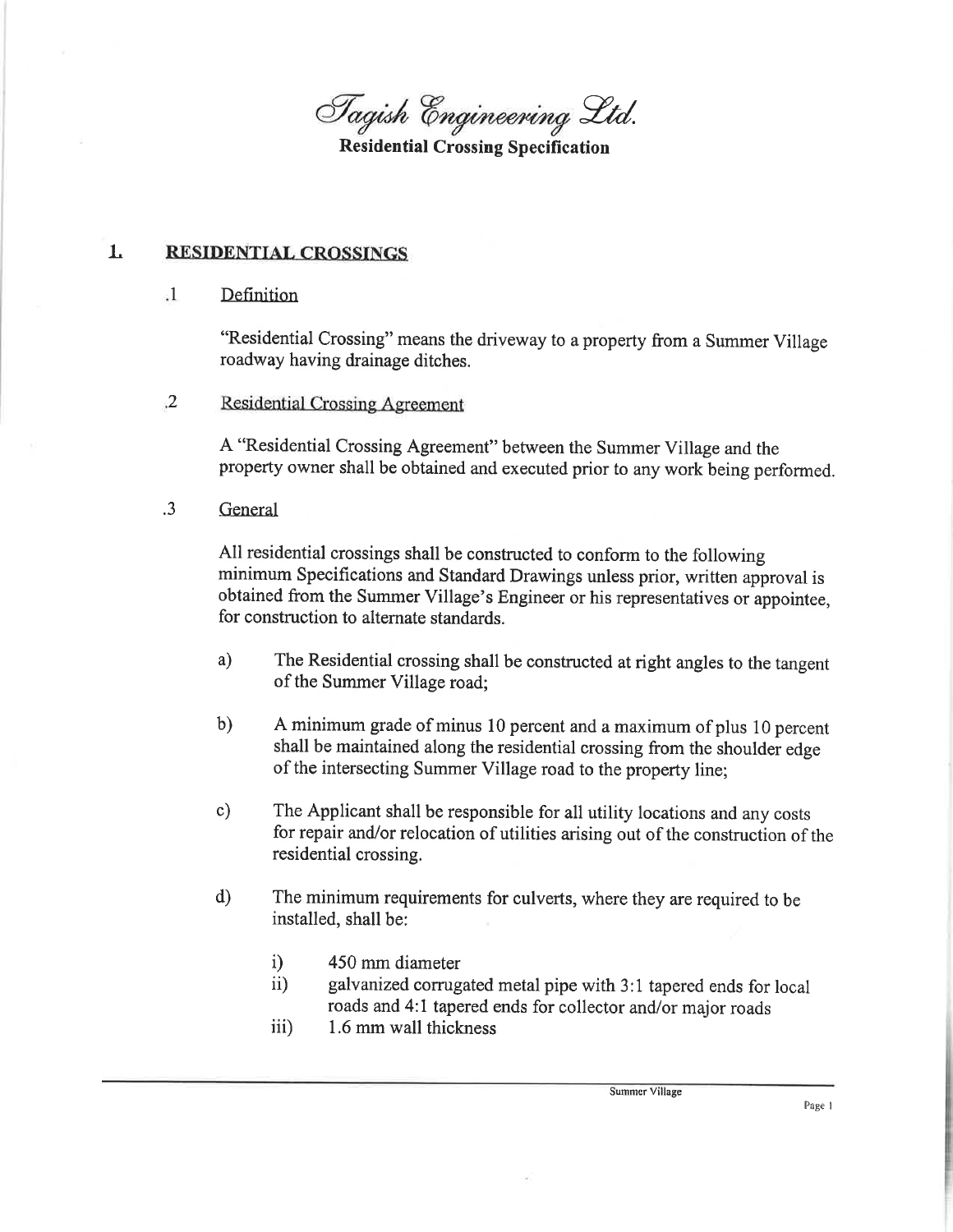### NOTE: A CORRUGATED POLYETHYLENE PIPE OF EQUIVALENT STRENGTH MAY BE USED ON APPROVAL FROM THE SUMMER VILLAGE'S **ENGINEER**

Culverts shall be installed along the Summer Village ditch bottom in such manner that the existing drainage along the ditch is maintained. A larger diameter culvert may be required when drainage conditions dictate as determined by the Summer Village's Engineer.

- $e)$ There shall be a minimum cover equal to the diameter of the culvert over the culvert:
- $\mathbf{f}$ The residential crossing sideslopes shall be 4:1 on local roads and 5:1 on collector and/or major roads
- Prior to any fill material being placed for the new residential crossing, all  $g)$ organic or otherwise deleterious materials shall be removed. The fill used for construction of the residential crossing shall not contain any organic. frozen or otherwise deleterious materials and shall be compacted to a minimum of 95% of Standard Proctor Density;
- $h)$ The finished traveling surface of the residential crossing shall be crowned and shall be a minimum of 6.7 metres in width;
- The full width of the residential crossing, from the shoulder of the  $i)$ Summer Village Road to the property line, shall be constructed to be equivalent to, or better than the standard of the abutting road;
- $j)$ Any damage to Summer Village property, including utilities and road surface shall be repaired at the expense of the applicant;
- $\mathbf{k}$ Any disturbed areas in the ditch shall be reclaimed including seeding and removal of rocks larger than 75 millimetres.
- $.2\phantom{0}$ Inspection

The Summer Village Administration office shall be notified within 72 hours of the completion of the residential crossing. An inspection will then be conducted to ensure compliance with these specifications.

 $\cdot$ 3 Maintenance

> The construction of a residential crossing is for the sole benefit of the applicant. The applicant is therefore responsible for the maintenance of the residential crossing including the maintenance and cleaning of the culvert.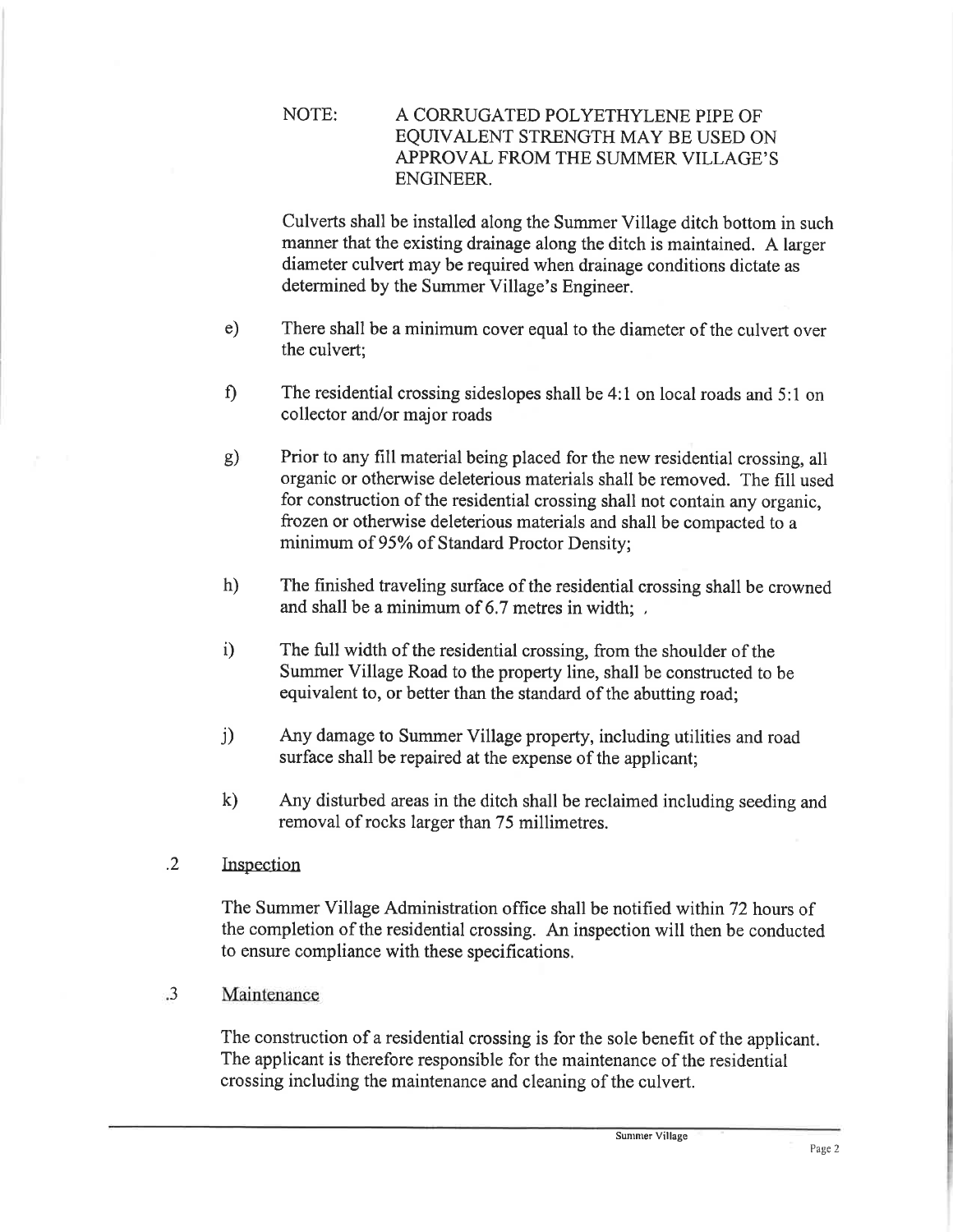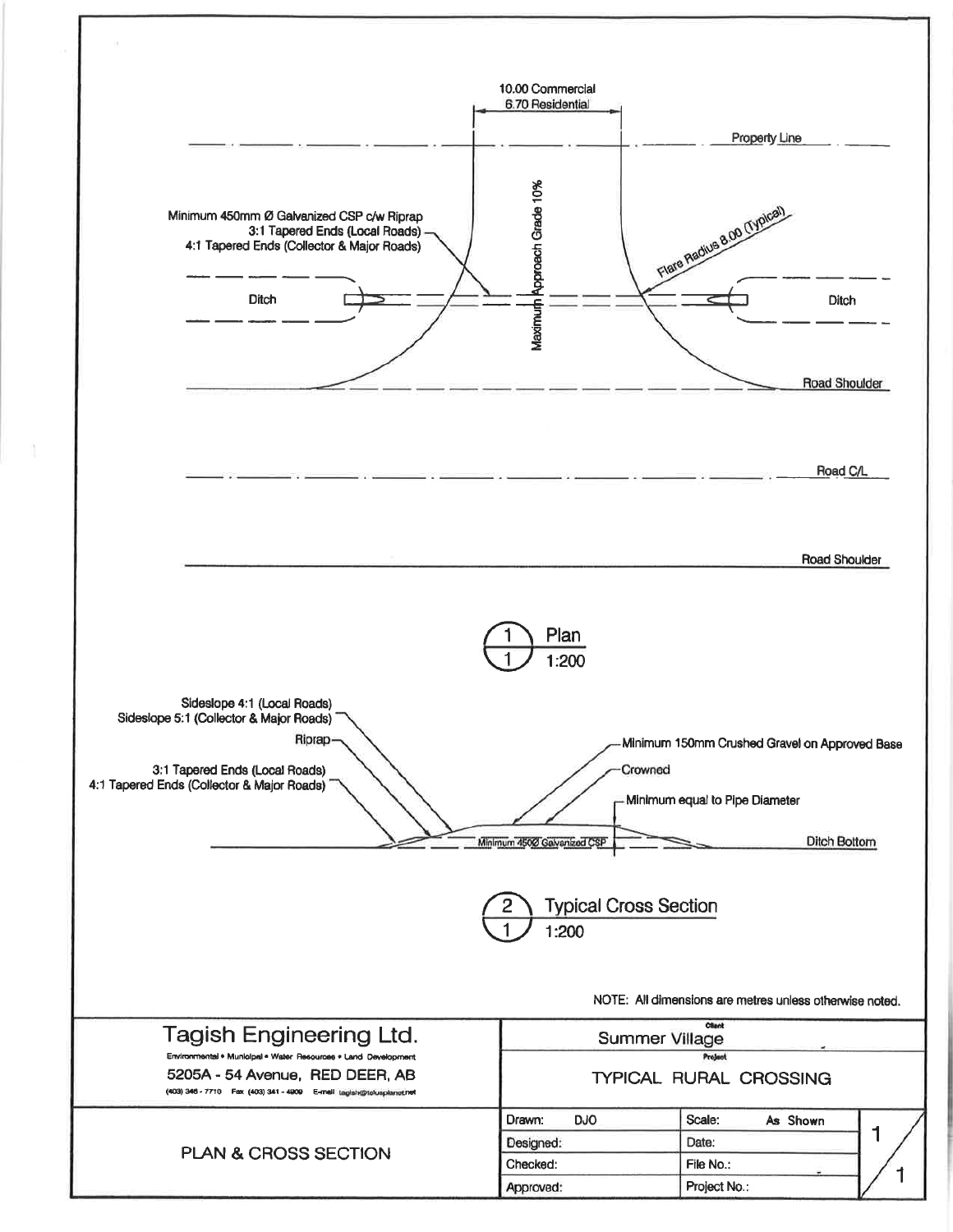

## PERMITS & INSPECTIONS

3, 6264 - 67A Street Red Deer, AB T4P 3E8 T 403.358.5545 or 1.888.358.5545 F 403.358.5085 or 1.866.358.5085

**Construction Standard Guidelines for the Province of Alberta where firefighting response time is more than 10 minutes.** Please be advised that this is just a guide, and the Safety Codes Officer will review and make decisions on all building permit applications.

| Type of<br><b>Structure</b>                                             | Proposed Side yard<br><b>Setback</b><br>--distance from<br>property line to the<br>building face | <b>Regulations</b>                                                                                                                                                                              | <b>Notes</b>                                                                     |  |
|-------------------------------------------------------------------------|--------------------------------------------------------------------------------------------------|-------------------------------------------------------------------------------------------------------------------------------------------------------------------------------------------------|----------------------------------------------------------------------------------|--|
|                                                                         | 2.4m and greater<br>$7'10'\frac{1}{2}$                                                           | -No new regulations to be<br>implemented, construction can<br>occur as it has for the last number of<br>years.                                                                                  |                                                                                  |  |
| <b>Houses</b>                                                           | $0 - 2.4$ m<br>$[0 - 7' 10\frac{1}{2}]$                                                          | -Side windows not allowed unless<br>the house is sprinklered.                                                                                                                                   |                                                                                  |  |
| &<br>Secondary<br>Suites in a                                           | $1.2m - 2.4m$<br>$[3'11'}/4" - 7'10'/4"]$                                                        | -Side walls must have 45 minute fire<br>rating (treated OSB does not meet<br>this standard).                                                                                                    | Wall Assembly must<br>be tested and meet<br>ULC S134 standard.                   |  |
| detached<br>accessory<br>structure                                      |                                                                                                  | -Soffits must be protected and must<br>be placed .45m or greater from the<br>property line.                                                                                                     | Other regulations<br>apply pertaining to<br>combustible enclosed                 |  |
|                                                                         |                                                                                                  | -Non-combustible cladding required.<br>(If vinyl siding is used instead of<br>stucco, it must be placed over<br>exterior grade gypsum, masonry or<br>approved intumescent coated<br>sheathing.) | projections.                                                                     |  |
|                                                                         | 0m to 1.2m<br>$[0' - 3'11\frac{1}{4}]$                                                           | -Side walls must have 45 minute fire<br>rating (treated OSB does not meet<br>this standard).                                                                                                    | Wall Assembly must<br>be tested and meet<br>ULC S134 standard.                   |  |
| <b>Accessory</b><br><b>Buildings</b><br>(detached<br>garages,<br>sheds) |                                                                                                  | -No side windows unless building<br>sprinklered.<br>-Soffits must be protected and must<br>be placed .45m [17 $\frac{3}{4}$ ] or greater<br>from the property line.                             | Other regulations<br>apply pertaining to<br>combustible enclosed<br>projections. |  |